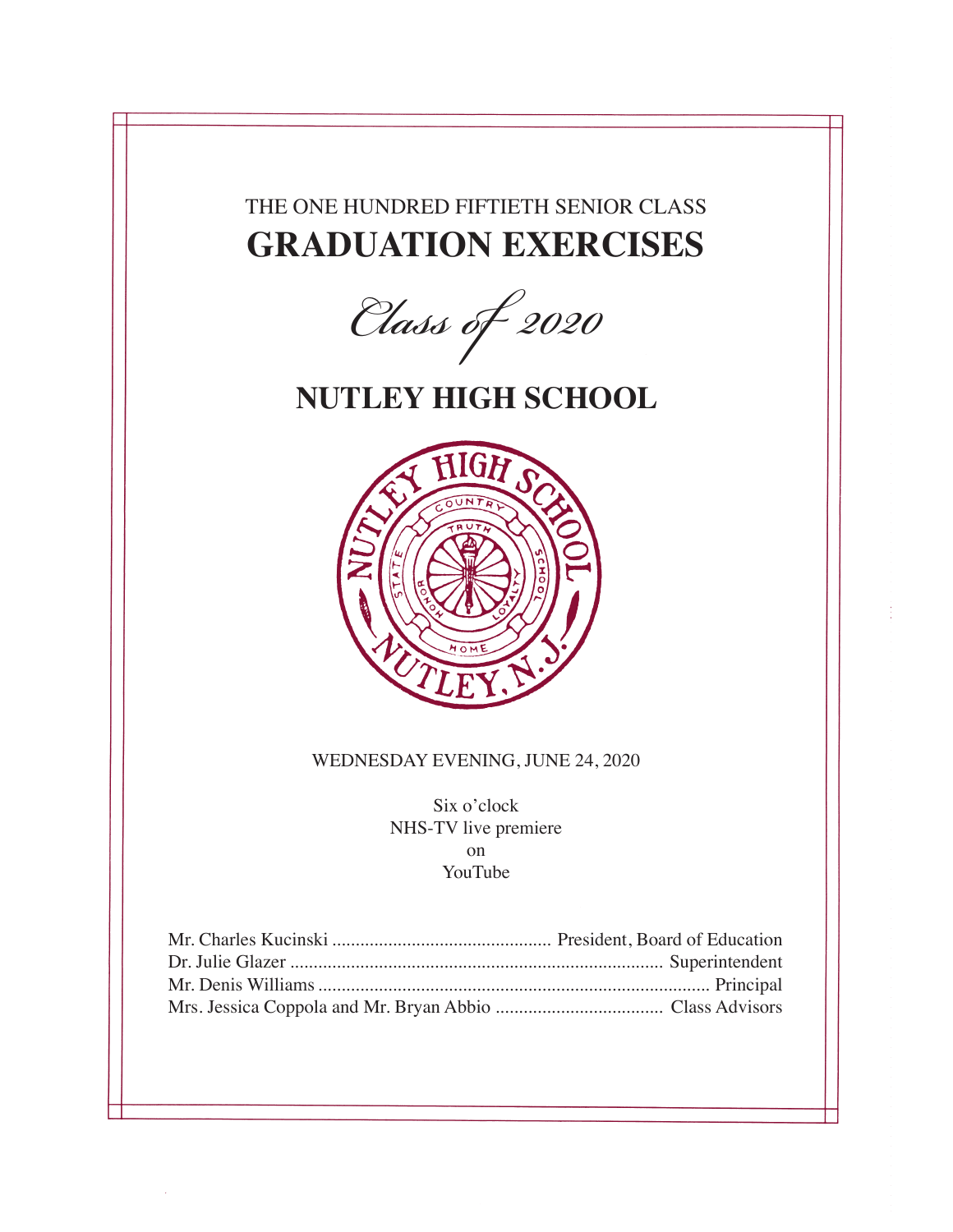# **Honor Guard 2020**

Valedictorian Brian Grodzki Salutatorian Natasha Marshall

### **Student Council 2020**

Recording Secretary Alexandra Protter Treasurer Ava Intindola

President Jenny Gavazi Vice President Conor Fitzpatrick Corresponding Secretary Shristey Tamang

## **Class of 2020**

President Raj Paghdal Vice President Khushi Patel Secretary Gabriella Rizzo Treasurer Shannon Granelli Senior Class Representative Gail Gugliuzza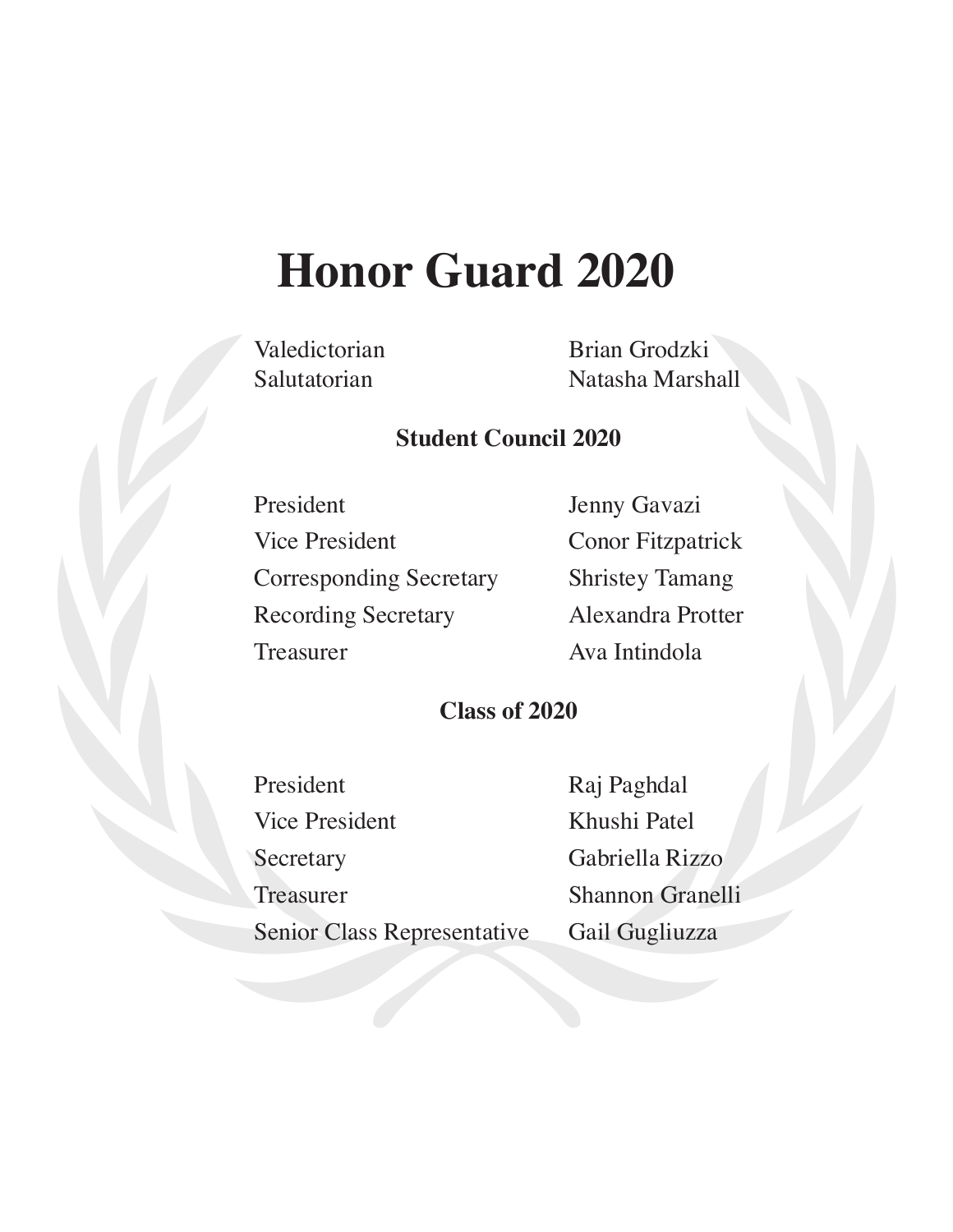## $\star \star$  **PROGRAM**  $\star \star$

| <b>NHS Wind Ensemble</b> |                                       |  |
|--------------------------|---------------------------------------|--|
|                          |                                       |  |
|                          | NHS Concert Choir and Chamber Singers |  |
|                          |                                       |  |
|                          | NHS Concert Choir and Chamber Singers |  |
|                          |                                       |  |
|                          | Senior Class President                |  |
|                          |                                       |  |
|                          |                                       |  |
|                          |                                       |  |
|                          | High School Principal                 |  |
|                          |                                       |  |
|                          | Superintendent of Schools             |  |
|                          | Mr. Charles Kucinski                  |  |
|                          | Board of Education President          |  |
|                          | Mrs. Jessica Coppola                  |  |
|                          | Class Advisor                         |  |
|                          | Mr. Bryan Abbio                       |  |
|                          | <b>Class Advisor</b>                  |  |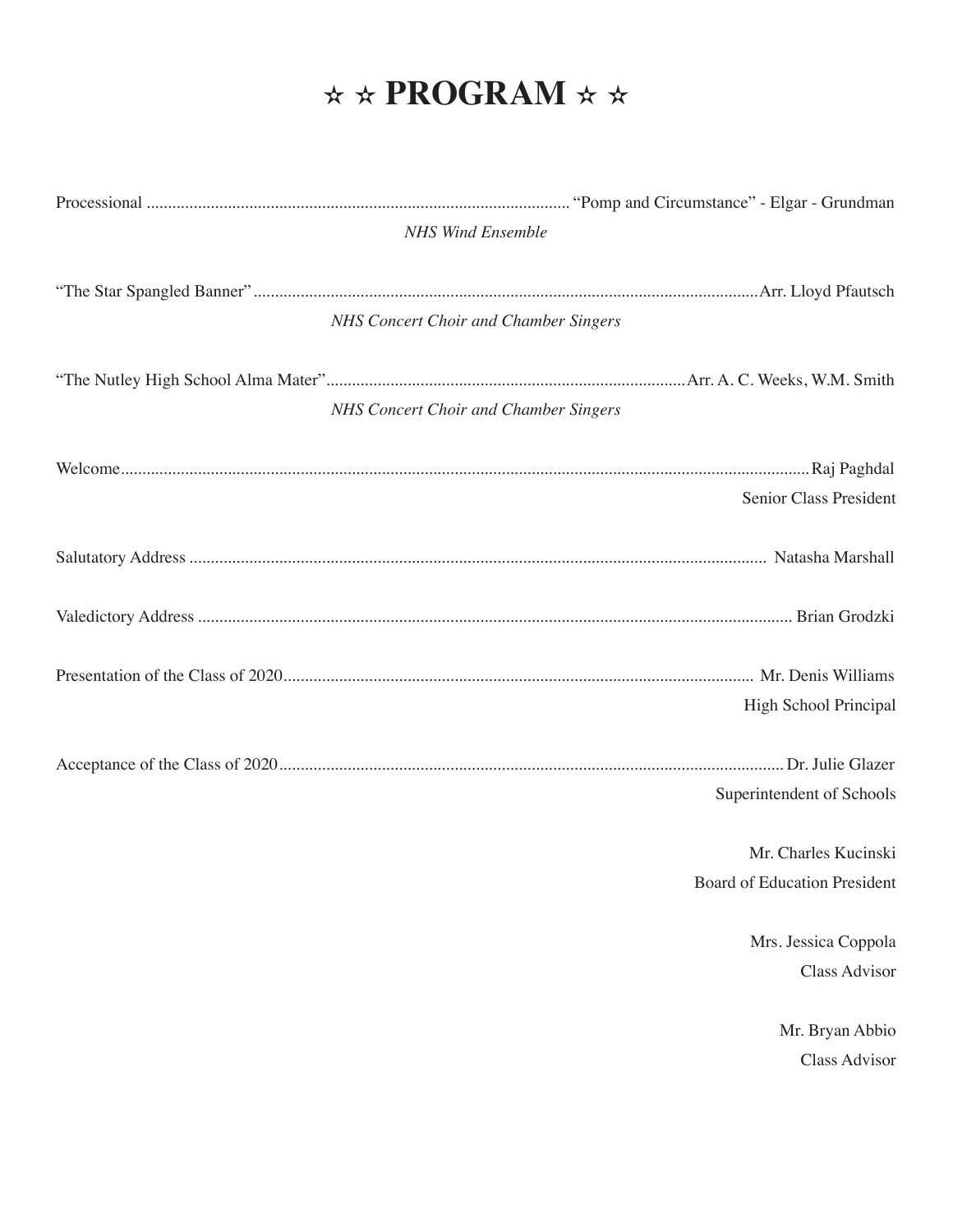*Class of 2020*

Samantha A. Abernovich Lisamaria Y. Abreu-Valenzuela • Nadine Imad Ahmad +  $\circledast$ Sardorjon Alamov Lucas S. Alarcon • Jose Adrian Alomar Zeedan Hamzah Alzahri Sofia M. Araujo  $* \cdot + 8$ Grace Aristy  $\frac{1}{2}$ David J. Arrigoni **\*** Karen M. Arrobo • Imran Ali Arshad \* Spencer M. Austin Unique Star Baez + Christine Y. Bahk Valerie Alejandra Barrera Troy T. Batiller \* Sokrat Beqo Ellice Gabrielle Billones • Scott Bolton Mohraiel A. Botros Allyssa R. Bovasso Pignataro Malik Brantley Jessica Britton Ian E. Brown • Gianna M. Bruzzi Andrew J. Budine Melanie Ann Bumpus \* •  $\overline{\mathbb{Q}}$  8 Daniella K. Cabezas Elijah Manuel Calixto John Edgell D. Campomanes Michael C. Capobianco \* Victoria R. Caputo Samantha M. Carbone Anthony Cardenas Leonardo F. Carrillo Michelle Carrion Jacqueline L. Caruso Juliana M. Caruso \* • + Kaylin Castellanos Devin Cristian Castillo Justin M. Chaves Ja Xian Chen Te-Shan Leo Cheng Isabella Cifelli + Joseph C. Coffaro Felisha A. Colavito Nicholas D. Complitano Matthew Joseph Connor Ethan John Connors \* •

Dante Contella \* • 8 Dominic J. Contella \* • Donato Vincent Costa Jack C. Coulson Lyna A. Crane  $\bullet$  +  $\frac{1}{8}$ Anabella Cruz Brianna Celeste Cruz Genelle F. Cruz \* • 5 Nicholas E. Cruz • 8 Alexis L. Cuccinello Montanez + Kayla D. D'Auria \* • Jesus M. Damiron Bhuvan P. Dave \* Donita P. de Dios Alberto J. De Leon Alexa De Toma Rocco T. Della Luna \* • Ava L. Demerjian Emma J. Demerjian • Skylar L. Demikoff + Nicky DePalma Anthony N. DePersio \* • + Krishna S. Desai \* • Justin P. Devlin Daniel Alexander DiAntonio Tyler W. Dick Dominic Anthony DiNorscio Nicholas J. Discepolo Julius Disla Kevin Dong Brendan C. Donohoe Nicholas A. Duca \* •  $\overline{\mathbb{Y}}$  8 Olivia L. Duffe Timothy Kyung-Su Dunkley Yusuf Ali Elnaggar \* • Justin Nicholas Eltzholtz Nicole M. Eltzholtz Nicholas Thomas Ferraioli \* • Nicolas Enrique Ferreras Fernando Filian Conor J. Fitzpatrick Alvaro Patricio Flores •  $\overline{\mathbb{Q}}$  <sup>8</sup> Nicole Andrea Flores Kaylie H. Flynn Murray \* •  $\textcircled{}$ Isabella Fogle Alexa J. Forcer Samantha Gabriele \* • g Andrew Gamil \* • Evyn M. Garcia Oliver Garcia

Jenny Gavazi  $* \cdot 7 + 8$ Gabriel Gencarelli Maria C. Gencarelli • + Dylan F. Goedtel Alexis M. Gomez • Christian Angel Gonzalez Jacob Salvatore Gonzalez Shannon J. Granelli \* • + Louis M. Greiss Tyler Anthony Grisanti Brian A. Grodzki  $* \cdot + g$ Gabrielle Gucciardo<sup> $\textcircled{}$ </sup> Gail K. Gugliuzza Sanjana Gupta \* • Rachel M. Hamilton Ava Harabedian Robert J. Harbison Peter G. Haverick Patrick W. Helber Alexa Renee Hergenhan \* Rachael C. Hoffer Kevin Hogan Kerri G. Holden • Dylan Hoo<sup>\*</sup> • + Michael M. Husseyn Anthony G. Intili  $* \cdot 9$ Ava C. Intindola \* • Milena Rosalia Izquierdo • Chloe Jablonowski Matthew R. Jaworski Aria Angelique Jennings Daniel H. Jennings Paul Sebastian Juarez • Souparnika Kakkadath Nicole L. Kane \* • + Julianna R. Keller Athena Konstantaros Christopher J. Kruse Daniel M. Kuczek Sofia Marie Lamond Antonio Lampon Angelica R. Laracuente Hannah M. Lewis \* •  $\hat{\mathscr{B}}$ Owen J. Lockwood Alani M. Lombardi Jaden Long Erick E. Lopez Kristina M. Lopomo Lorenzo Sabastian Lora Clara M. Love \* •

- World Language National Honor Society
- ∕ଈ National Art Honor Society
- Member National Honor Society
- Member of Tri-M Honor Society
- **Wember of International Thespian Society**
- + Member of Health Professionals
- Member of Seal of Biliteracy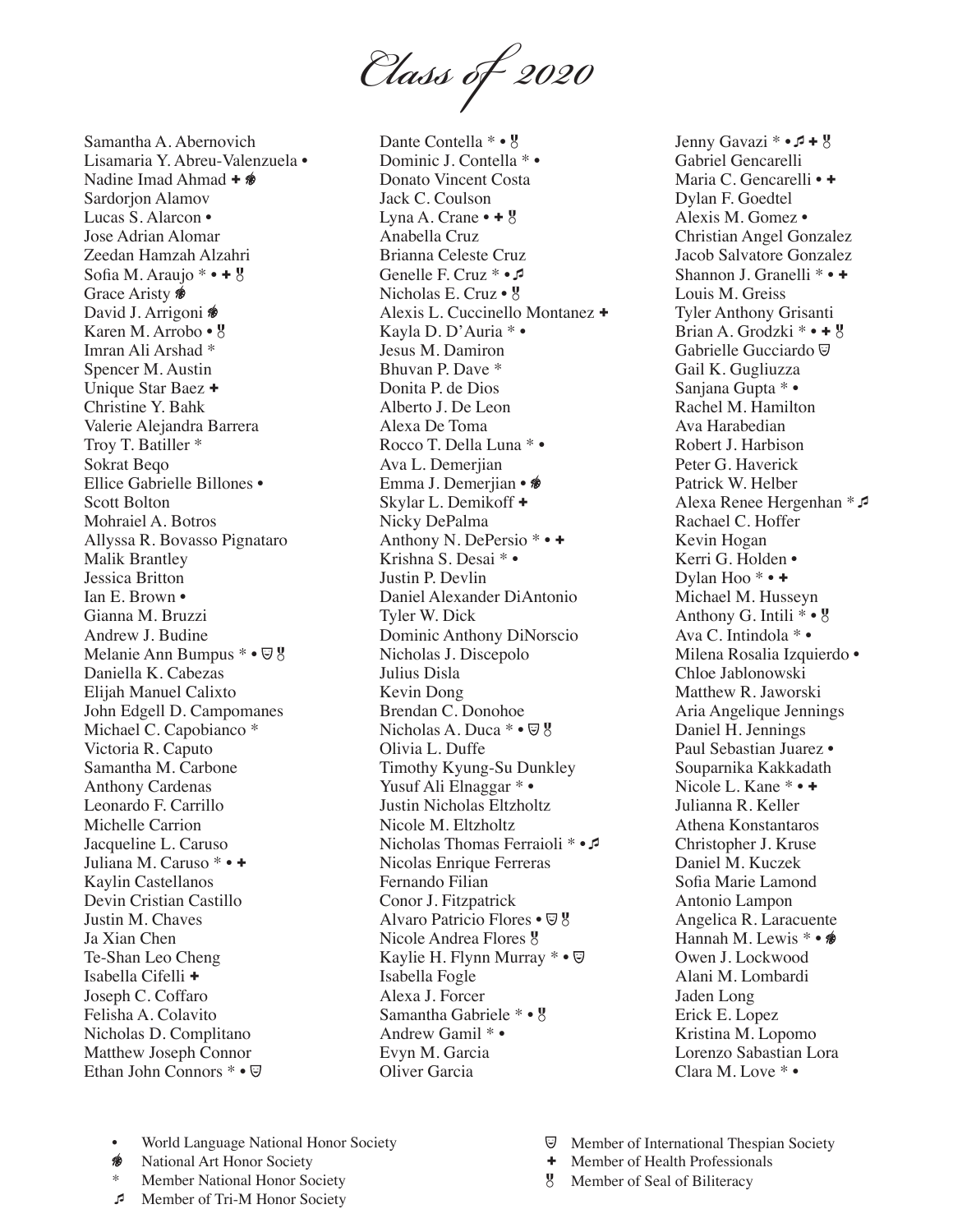*Class of 2020*

Justin D. Lucia Raiza Machado A Gabrielle C. Mackiewicz \* • Zachary J. Mackiewicz \* • 5 Nicole M. Maffucci • Dennis P. Maguire Kyle J. Manalang • Mary C. Mankowich \* •  $\circledast$ Latifa Vanessa Marcano • Gianna G. Marinaro Natasha A. Marshall \* • **□** 9 Cynthia A. Martinez Maria G. Marucci \* • Jean Paul Maruri John D. Matrona \* • Owen C. Mc Cormack Julia A. McCaffrey Brian McCormack Liam McDonald Alexa E. McNulty  $\cdot \nabla$ Jayson Mejia Joseph S. Melillo Ivan Kobe G. Mendoza Clara Mae M. Mercado Alexis C. Merritt \*  $\sqrt{2}$ Niko Meza Alyssa Marie Mielnicki Cecelia Giovanna Mielnicki Daniel Miletic Samuel M. Minera •  $\frac{1}{5}$ Gary J. Morgan Mariam Morsi Marc Anthony Mullany Christopher D. Mulligan Susan G. Muratovic Emma R. Murphy Chase E. Nicolette Jonathan Nieves Michael F. Nocerino Gabriella P. Nogueira Ryan C. O'Connor \* • Giovanna Gabriella Ocasio Alyssa Crystal Olivo Emory Osmani  $*I$ + Aidan Ozdemir Alyssa L. Padilla • Raj G. Paghdal  $* \cdot \cdot \cdot$ Nicolas W. Palase Brandon J.D. Martins

Sonia Parikh Alexander Paris Aakash H. Patel Anjali N. Patel Dev Patel Khushi N. Patel  $* + \n\mathcal{B}$ Jugal H. Pathak Kirill N. Pavlov Alyssa N. Perrota \* • Madison A. Peters Jenna A. Petracco Daniel N. Pikhart Richard D. Pitts Steven Pizzarelli Dean M. Polewka Andrew M. Ponzoni Gabrielle S. Posternock Vincent Prata • Alexandra Gillian Protter • Jamell Magali Quiles Angelina J. Quiñones • Ricardo F. Racines Katharina Ava Rakauckas • Irish Ramsthaler • Zeyad M. Rashed Devin P. Reed • <del>\*</del> Smeilin Smith Reyes Abad Davia M. Ritacco Gabriella Rizzo • +  $\mathbb{Q}$  g Lucia R. Rizzuto \* • Richard J. Robinson Natasha Grace Rodrigues Christian G. Roser  $* \cdot + \frac{1}{6}$ Ashley M. Rossi Monica A. Rubens • Michelle Ruiz Philip A. Ruiz \* • ♪ ワ Erik A. Saldana \* • Sarah O. Salupo Gianna Sanchez Frank Vincent Santomauro Trevor Santos Aislinn E. Scarpelli \* •  $\hat{\mathscr{B}}$ Abigail G. Scheidel \* • Cameron J. Schilp Aaron D. Schmitt Saskia Schuemann Jake Scirica Jessica M. Scotti

Nicholas A. Scotti Victoria P. Scotti Samantha Marcella Scuello •  $\frac{1}{2}$ Mia R. Scutti \*  $\sqrt{2}$ Nicholas A. Serafino Laura Elise Serrano Bryant Shang • Annabelle M. Shanley Paula B. Sholander \* • *P*  $\boxdot$ Domenic P. Silvagnoli Jalen D. Skelton Amandine M. Soho \* • 5 9 Ryan Sokolowski Brendan T. Somers Nicholas Aiden Soto Sophie L. Soto • Timothy Robert Soto Anaïs St. Amant \* • Michael J. Suriani Julia Amelia Szczechowicz • Shristey Tamang + Nicholle Tamara  $* \cdot + \mathcal{B}$ Gerard Teresi Julia K. Thompson Abigail J. Thurston  $* \bullet \nabla$ Jayden A. Tolentino + Dayanna Torres Sofia G. Torres \* • 8 Gerard L. Trabucco Ryan A. Turano Jesus A. Ucancial Robert Zoltan Valente Christy Marie Valenzuela Brandon A. Velasquez Joshua Velez Victoria A. Ventura \* • 8 Severino K. Villanueva Ariana M. Vlasakakis Sophy A. Vuong \* • Kelly N. Waddleton  $\cdot \mathcal{I} \nabla$ Isabel R. Walrath Natalie M. Wellmann • Kanijah Tyasia Williams Steven Wong • Matthew D. Wrobel  $* \bullet$ Ryan G. Ycaza Caitlyn E. Yozzo Sean Elton A. Zamora •

- World Language National Honor Society
- അ∕ National Art Honor Society
- Member National Honor Society
- Member of Tri-M Honor Society
- **Wember of International Thespian Society**
- + Member of Health Professionals
- Member of Seal of Biliteracy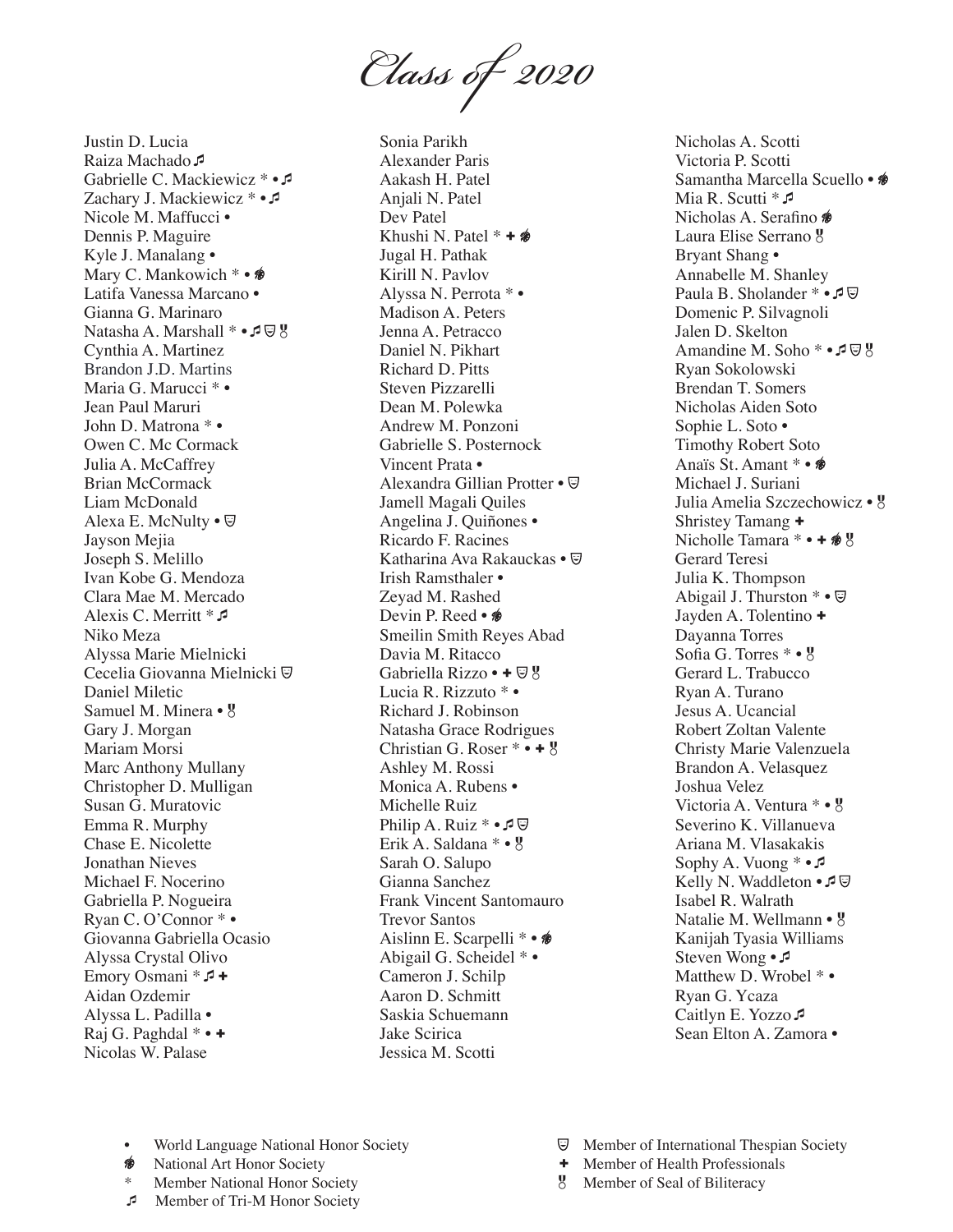### **DONOR/AWARD RECIPIENT**

| Principal's Distinguished Service Award                     | Natalia Acevedo<br>Jillian Garner<br>Patricia Patalinjug<br>Kevin Zhang                                                     |
|-------------------------------------------------------------|-----------------------------------------------------------------------------------------------------------------------------|
| Principal's Distinguished Service Award                     | Jenny Gavazi<br>Alexandra Protter<br><b>Shristey Tamang</b><br>Ava Intindola<br>Conor Fitzpatrick<br><b>Shirstey Tamang</b> |
| Salutatorian Award                                          | Natasha Marshall                                                                                                            |
| Valedictorian Award                                         | Brian Grodzki                                                                                                               |
| Academic Booster Club - Chuck Appel Scholarship             | Gabrielle Mackiewicz<br><b>Yusuf Elnaggar</b><br><b>Christian Roser</b>                                                     |
| Academic Booster Club - Dr. James A. Fadule Scholarship     | Zachary Mackiewicz                                                                                                          |
| American Assn of University Women Nutley Branch Scholarship | Kaylie Flynn-Murray                                                                                                         |
| American Legion Ladies Auxiliary Unit 70 -B. McClintick     | Victoria Caputo                                                                                                             |
| American Legion Auxiliary Unit 70 - Elizabeth Doefinger     | Hannah Lewis                                                                                                                |
| American Legion Post 70 - Frank Marsh                       | Daniel Di Antonio                                                                                                           |
| American legion Post 70 - R. McClintick                     | Owen Lockwood                                                                                                               |
| Anne Starace Award for Outstanding Student Pursuing Edu.    | Abigail Thurston                                                                                                            |
| Brian McGinley Award for Outstanding History student        | Gabrielle Mackiewicz                                                                                                        |
| Bridgadier General John R. Jannarone                        | Juliana Caruso                                                                                                              |
| Bruce Gallagher Memorial                                    | Unique Baez                                                                                                                 |
| Community School in Nutley                                  | <b>Shristey Tamang</b>                                                                                                      |
| David A. Wilson Vocational School                           | Nicolette Chase<br>Donato Costa                                                                                             |
| Diane Greco Sajle Scholarship                               | Dante Contella                                                                                                              |
| Dolores & Steve Clar Scholarship                            | Jenny Gavazi<br>Khushi Patel                                                                                                |
| Donna Signorelli Scholarship                                | Zachary Mackiewicz                                                                                                          |
| Dr. Virginius D. Mattia - Public Service Award              | <b>Brandon Somers</b>                                                                                                       |
| <b>Education Association of Nutley</b>                      | Imran Arshad<br>Alexa McNulty                                                                                               |
| Elizabeth Ann Magnifico                                     | Gabrielle Posternock<br>Peter Havervick                                                                                     |
| Elizabeth Stolfi Award                                      | Natasha Marshall                                                                                                            |

- Excellence in Studio Art Nicholle Tamara
	-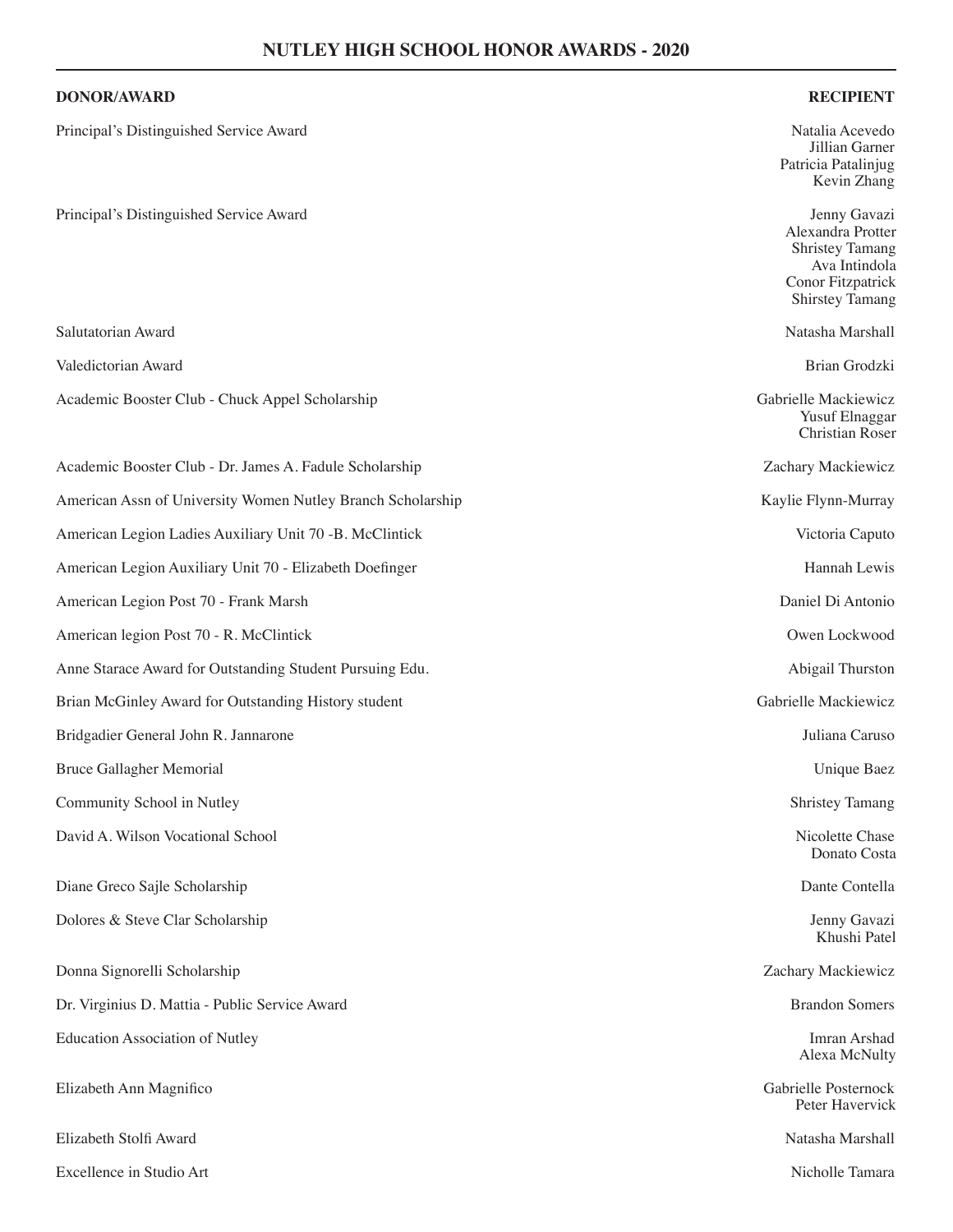| <b>DONOR/AWARD</b>                                            | <b>RECIPIENT</b>                                                                                                                                                                               |
|---------------------------------------------------------------|------------------------------------------------------------------------------------------------------------------------------------------------------------------------------------------------|
| Filomena Coppola Award                                        | Maria Gencarelli                                                                                                                                                                               |
| Friends of Nutley Singers Scholarship                         | Kaylie Flynn-Murray<br>Alexis Meritt<br>Cecilia Mielnicki                                                                                                                                      |
| Fiends of Nutley Singers - Raymond Kohere Sch. Fund           | Zachary Mackiewicz                                                                                                                                                                             |
| Gaybrielle Clar Scholarship                                   | Nadine Ahmad<br>Imran Arshad<br>Juliana Caruso                                                                                                                                                 |
| George Zanfini Memorial Scholarship                           | Peter Havervick                                                                                                                                                                                |
| Going Forward Scholarships                                    | Gianna Bruzzi<br><b>Brian McCormack</b>                                                                                                                                                        |
| Gregory Catrambone Leadership Award                           | Raj Paghdal                                                                                                                                                                                    |
| <b>Investors Bank Scholarships</b>                            | Nicholle Tamara<br><b>Brian Grodzki</b>                                                                                                                                                        |
| Israel & Celia Sonenshein Memorial                            | <b>Brendan Somers</b>                                                                                                                                                                          |
| Jack Suffern Award                                            | Jack Wrobel                                                                                                                                                                                    |
| James & Joanne Paulson Memorial                               | Victoria Caputo                                                                                                                                                                                |
| John H. Walker Foundation                                     | Abigail Thurston<br>Victoria Caputo<br>Owen Lockwood                                                                                                                                           |
| Jonathan Currie Memorial                                      | Victoria Scotti                                                                                                                                                                                |
| Kevin Ryan Memorial Cross Country Track & Field Scholarship   | Kelly Waddleton<br>Gianna Marinaro<br>Shannon Granelli<br>Samantha Gabrielle<br>Maria Marucci<br>Nicholas Duca<br><b>Brian McCormack</b><br>Zachary Mackiewicz<br>Brian Grodzki<br>Raj Paghdal |
| Kingland Manor Dorothy Greengrove Memorial Scholarship        | Natasha Marshall                                                                                                                                                                               |
| Kiwanis Club of Belleville-Nutley                             | Lucia Rizzuto                                                                                                                                                                                  |
| Lakeland Bank Scholarship                                     | Andrew Gamil                                                                                                                                                                                   |
| League of Women Voters of Nutley Scholarship                  | <b>Yusuf Elnaggar</b><br>Gabrielle Mackiewicz                                                                                                                                                  |
| Lincoln School PTO                                            | Karen Arrobo<br>Jaqueline Caruso<br>Aislinn Scarpelli                                                                                                                                          |
| Lions Club of Nutley: Dr. Robert Levinson Memorial Scholarhip | Nadine Ahmad                                                                                                                                                                                   |
| Melissa's HOPE                                                | Anthony DePersio                                                                                                                                                                               |
| Michael D. Reilley Scholarship                                | Samantha Gabriele                                                                                                                                                                              |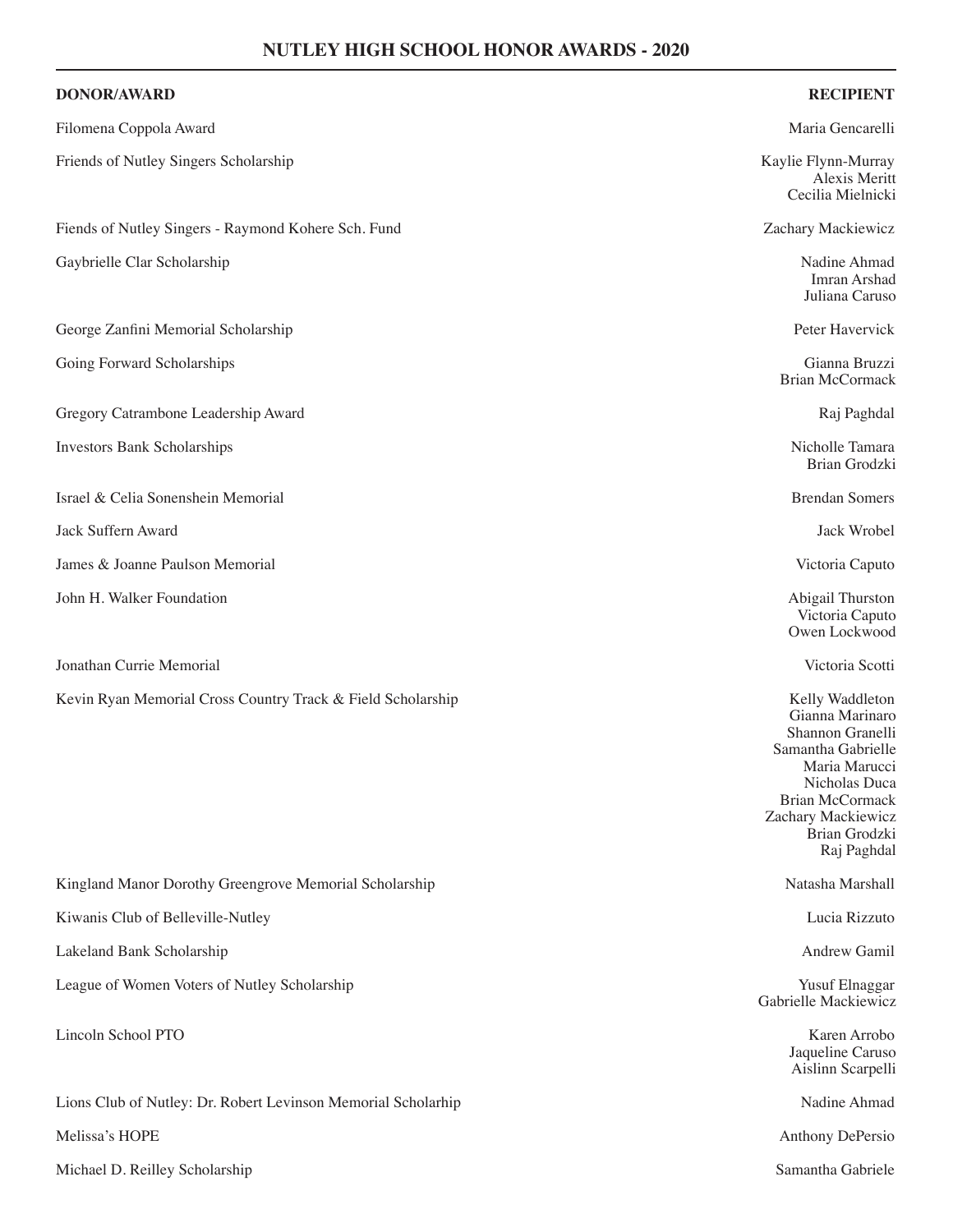## **DONOR/AWARD RECIPIENT** Make an Impact Service Award donated by Mike & Katie Cocco **Raiza Machado** Raiza Machado Michel's Family Scholarship Samantha Gabrielle Samantha Gabrielle Samantha Gabrielle Miss Siggy Scholarship Khushi Patel National Art Scoiety<br>
Nicastro Gourmet Sauces<br>
National Art Scoiety<br>
National Art Scoiety<br>
National Art Scoiety<br>
National Art Scoiety<br>
National Art Scoiety<br>
National Art Scoiety<br>
National Art Scoiety<br>
National Art Scoiety<br> Nicastro Gourmet Sauces Northwest Essex Community Health Care Network **Kerri Holden** Kerri Holden Nutley Belleville Columbus Day Parade Committee Scholarship Lucia Rizzuto Nutley Chapter of Art Honor Society School Anaïs St. Amant Nutley Elks Youth Activities Unique Baez Gabriella Rizzo Alexander Paris Owen Lockwood Nutley Fire Department Chase Nicolette Nutley Football Booster Club Dante Contella and the Dante Contella and Dante Contella and Dante Contella Nutley High School Crew Booster Assc. **Michael Capobianco** and Michael Capobianco Aislinn Scarpelli Nutley High School PTO **Anthony DePersio** Anthony DePersio Maria Gencarelli Sophy Vuong Zachary Mackiewicz Nutley Historical Society - Ann B. Troy/Robrrt Heald Memorial Award Manus Mary Mankowich Nutley Historical Society - Florence E. Rutan Memorial Award Kaylie Flynn-Murray Kaylie Flynn-Murray Nutley Historical Society - Royal E. Stager Memorial Award Alani Lombardi Nutley/Columbia Hockey Booster Clubs Scholarships Chase Nicolette The Nutley Irish American Alliance Scholarship Matthew Connor Lucas Alarcon Nicole Eltzholtz

The Nutley Irish American Alliance - John V. Kelly Brendan Donohoe Brendan Donohoe The Nutley Irish American Alliance - Anne P. Keating Scholarship Kelly Waddleton Kelly Waddleton Nutley Jaycees- Thomas Hanlon Scholarships Andrew Gamil Nutley Music Boosters Assoc. McBride Family Nicholle Tamara Nicholle Tamara Nutley Music Boosters - Dr. Ernest Ersfeld Alexis Merritt

Kaylie Flynn-Murray

Conor Fitzpatrick Juliana Caruso Nicole Kane

Shannon Granelli

Zachary Mackewicz

Raiza Machado Gabrielle Mackewicz Paula Sholander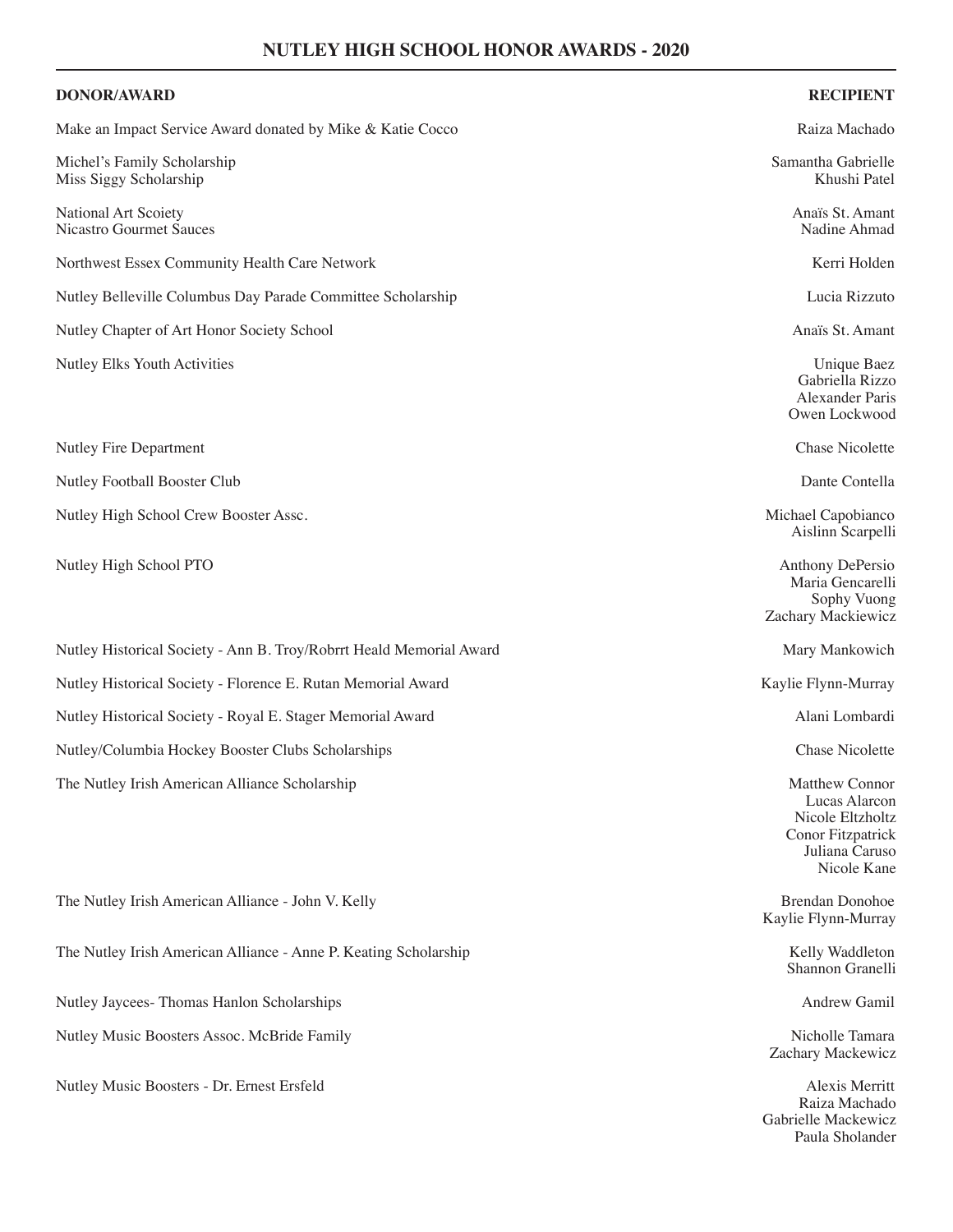### **DONOR/AWARD RECIPIENT**

Nutley Music Boosters - Lester Hrbek Music Scholarships Zachary Mackewicz

Nutley Parent Advocacy Network Jesus Damiron

|                                                                 | Owen Lockwood<br>Nicolas Palese<br>Victoria Scotti<br><b>Brendan Somers</b> |
|-----------------------------------------------------------------|-----------------------------------------------------------------------------|
| Nutley Rotary Club - Juried Art Exhibition                      | Anaïs St. Amant                                                             |
| Nutley Rotary Club - Rotary Scholarship for Scholastic          | Andrew Gamil                                                                |
| Nutley Rotary Club - Thomas D'Ambola                            | <b>Alvaro Flores</b>                                                        |
| Nutley Rotray Club - Joseph Viola Memorial Interact Scholarship | Nicholas Ferraioli                                                          |
| Nutley Rotary Club - Chester H. Ryan                            | Donato Costa                                                                |
| Nutley UNICO - Alfred & Anne Biondi                             | Jenna Petracco                                                              |
| Nutley UNICO - Angelo M. Arcuti                                 | Nicholas Duca                                                               |
| Nutley UNICO - Brian Piccolo - (1 male, 1 female)               | Dante Contella<br>Samantha Gabriele                                         |
| Nutley UNICO - Frank Cocchiola, Sr.                             | Ava Harabedian                                                              |
| Nutley UNICO - Italian Language                                 | Maria Gencarelli                                                            |
| Nutley UNICO - John V. Kelly                                    | Alyssa Perrota                                                              |
| Nutley UNICO - Crupi Family Dog, Cat & Bird Clinic              | Aislinn Scarpelli                                                           |
| Nutley UNICO - Joseph Battaglia Memorial                        | John Matrona                                                                |
| Nutley UNICO - Mario DeMaggio Mathemathics                      | Lucia Rizzuto                                                               |
| Nutley UNICO - Naninas                                          | Nicholas Ferraioli                                                          |
| Nutley UNICO - Peter Scarpelli                                  | Gianna Bruzzi                                                               |
| Nutley UNICO - Vocational Trade                                 | Donato Costa                                                                |
| Nutley UNICO - Achivement - Scholastic                          | Mia Scutti                                                                  |
| Nutley UNICO - Achivement - Pride                               | Lucas Alarcon                                                               |
| Nutley UNICO - Amy Bonadonna                                    | Anaïs St. Amant                                                             |
| Nutley UNICO - Music                                            | Cecilia Mielnicki                                                           |
| Nutley UNICO - Nicholas Martini                                 | Gabrielle Mackiewicz                                                        |
| Nutley UNICO - Piro PZCPG                                       | Anthony DePersio<br>Ava Intindola                                           |

Ava Demerjian Sophy Vuong Emory Osmani

Nicholas Ferraioli Fernando Filian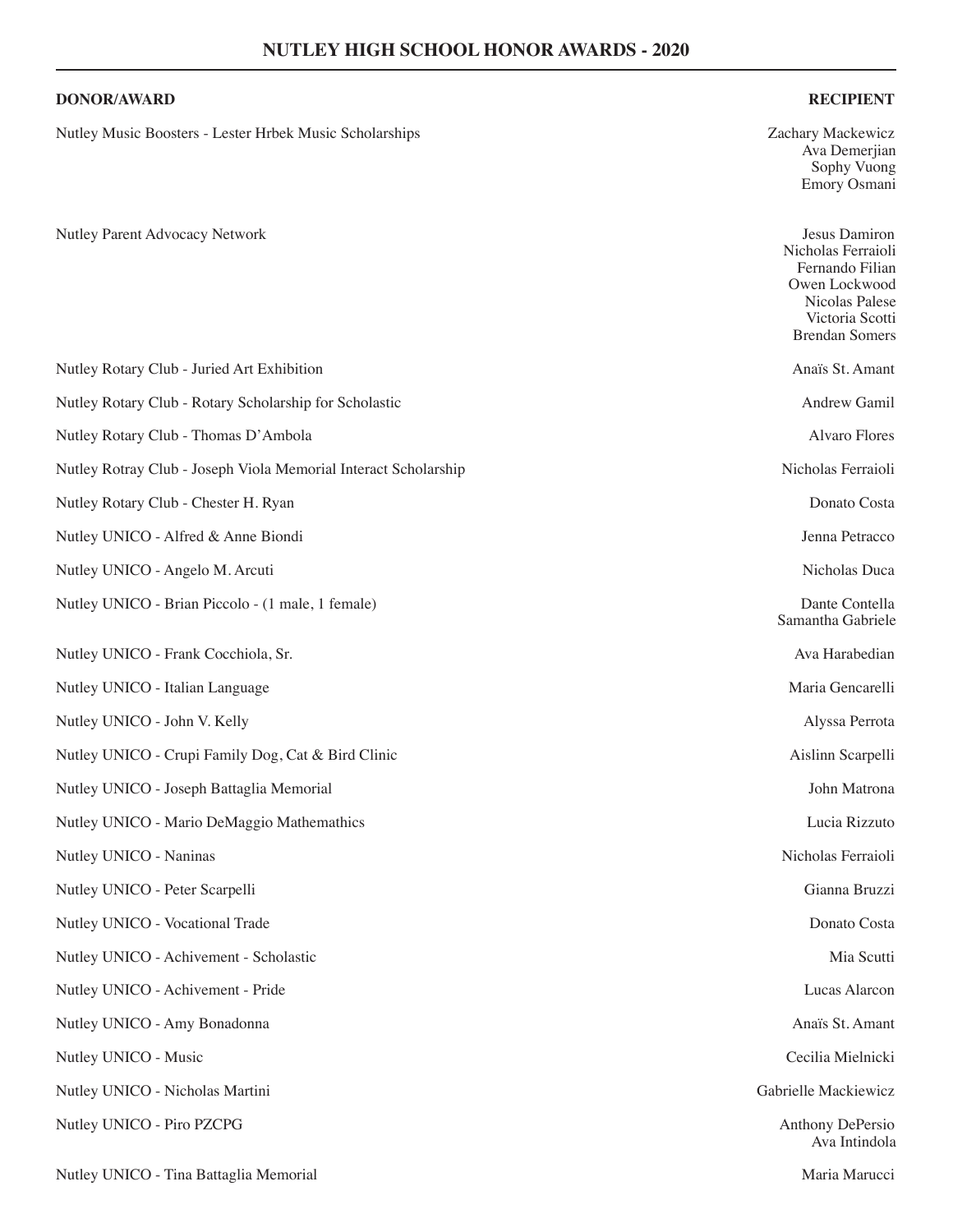| <b>DONOR/AWARD</b>                                  | <b>RECIPIENT</b>                                                                         |
|-----------------------------------------------------|------------------------------------------------------------------------------------------|
| Patricia Griffin & Florence Myers                   | Zachary Mackiewicz                                                                       |
| Philip Remington White                              | Samantha Gabrielle                                                                       |
| Policemen's Benevolent Association Local #33        | Alyssa Perrota<br>Raiza Machado<br>Leonarsdo Carillo                                     |
| Radcliffe School PTO                                | Anthony DePersio<br>Kelly Waddleton                                                      |
| Robert Citrino Memorial                             | Jenna Petracco                                                                           |
| Scarpelli Civic Assoc.                              | Kaylin Castellanos                                                                       |
| Scott C. DeCarlo Memorial Scholarship Fund          | John Matrona<br>Dominic Contella<br>Dante Contella                                       |
| Spanish Honor Society                               | Jenny Gavazi                                                                             |
| <b>Spencer Savings Bank</b>                         | <b>Alvaro Flores</b>                                                                     |
| Spring Garden School PTO                            | Sophy Vuong<br>Lucia Rizzuto<br><b>Brian McCormack</b>                                   |
| Susan La Reau Memorial SG Graduate                  | Aaron Schmitt                                                                            |
| Third Half Club of Nutley Scholarship               | Owen Lockwood<br>Juliana Caruso<br>Aislinn Scarpelli                                     |
| Third Half Club of Nutley Member Scholarship        | Cameron Schilp                                                                           |
| Third Half Club of Nutley: Charlie Piro Scholarship | Peter Haverick                                                                           |
| Third Half Club of Nutley: Vinny T. Scholarship     | Khushi Patel                                                                             |
| Thomas McCrohan Award for Outstanding Student       | Nicholas Duca                                                                            |
| Van Riper House, Inc.                               | Shannon Granelli                                                                         |
| VFW Post #493 - Auxiliary                           | Kyle Manalang                                                                            |
| Vicchiariello Dedication to Music                   | Zachary Mackiewicz                                                                       |
| Washington School PTO                               | <b>Chase Nicolette</b><br>Mia Scutti<br>Shannon Granelli<br>Andrew Gamil<br>Imran Arshad |

Philip Ruiz

Yantacaw School PTO Monica Rubens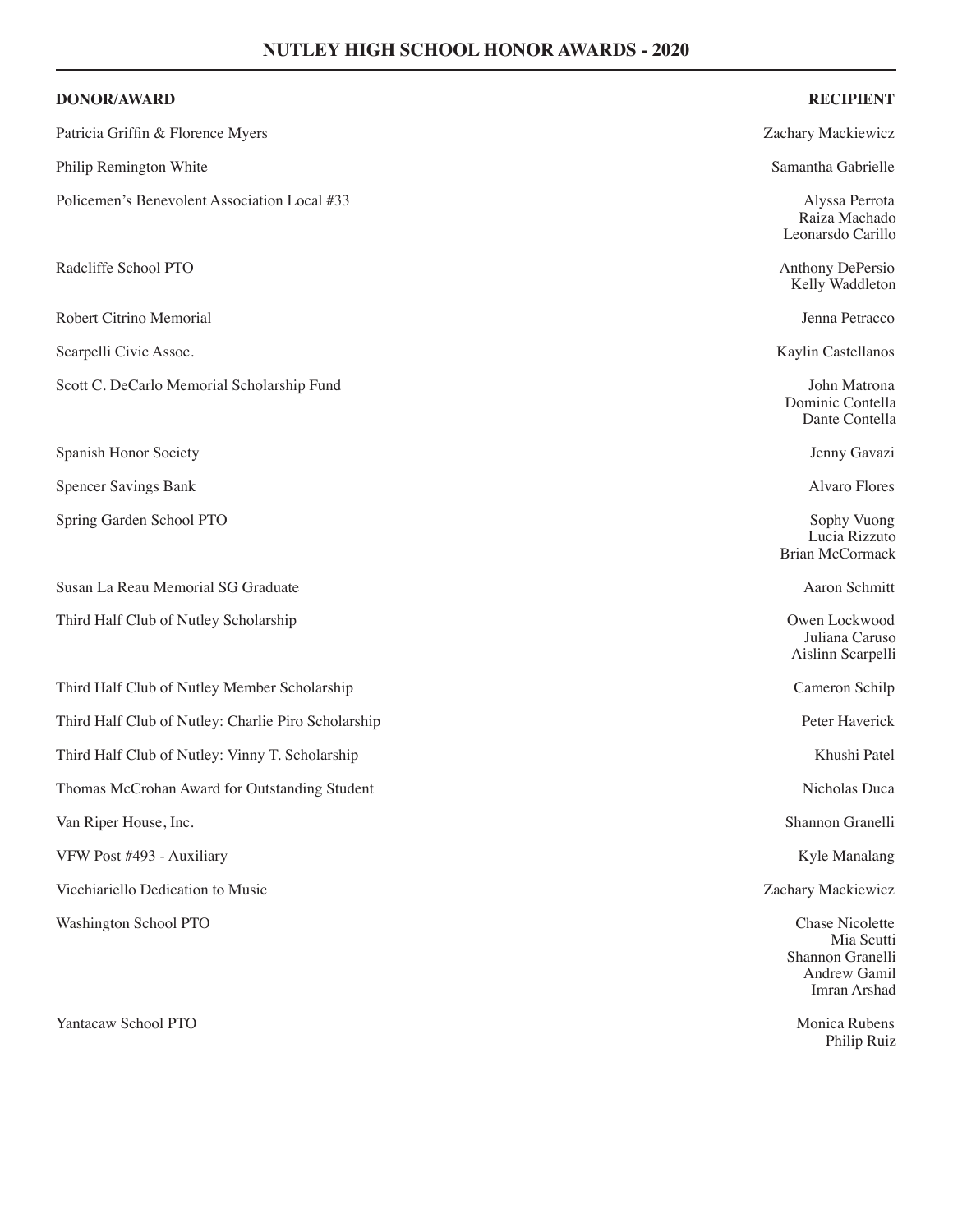## Senior Destinations 2020

Leonardo Carrillo

Nicholas Complitano Bergen Community College Matthew Connor County County College of Morris **Ethan Connors** Connocal Connocal University of Scranton

Samantha Abernovich University of Rhode Island Lisamaria Abreu-Valenzuela Essex County College Nadine Ahmad Caldwell University Sardorion Alamov Montclair State University **Lucas Alarcon** Rutgers University - New Brunswick **Jose Alomar** Undecided Zeedan Alzahri Caldwell University Sofia Araujo **Exercice Sofia Araujo** University of Georgia Grace Aristy **Montclair State University** David Arrigoni Montclair State University Karen Arrobo The New School **Imran Arshad** Rutgers University - New Brunswick Spencer Austin **Spencer Austin** Lincoln Technical Institute **Unique Baez** Caldwell University Christine Bahk **Pennsylvania State University** Valerie Barrera Gap Year **Troy Batiller** Caldwell University Sokrat Bego Bergen Community College **Ellice Billones** William Paterson University Scott Bolton Ramapo College - Enhance Program **Mohraiel Botros Rutgers Newark** Allyssa Bovasso Pignataro William Paterson University Malik Brantley Milliam Paterson University **Jessica Britton** William Paterson University **Ian Brown Purdue University** Gianna Bruzzi **Fortis Institute** Andrew Budine County College of Morris Melanie Bumpus **Pace University Daniella Cabezas** Cabezas University of Hartford Elijah Calixto HoHoKus School of Trade and Technical Sciences John Edgell Campomanes The Undecided Michael Capobianco Rutgers University - New Brunswick Victoria Caputo Monmouth University Samantha Carbone Bergen County Community College Anthony Cardenas<br>
Leonardo Carrillo<br>
Leonardo Carrillo Michelle Carrion Montclair State University Jacqueline Caruso **Rowan University** Juliana Caruso University of Alabama Kaylin Castellanos Christine Valmy International School of Esthetics & Cosmetology **Devin Castillo** Montclair State University **Justin Chaves** Military - Marine Corps Ja Xian Chen New Jersey Institute of Technology Te-Shan Cheng Bergen Community College Isabella Cifelli Montclair State University **Joseph Coffaro** Montclair State University Felisha Colavito **Bergen Community College** 

Dante Contella **Pennsylvania State University** Dominic Contella Susquehanna University **Donato Costa** Bergen County Technical School **Jack Coulson** Rutgers University- New Brunswick **Lyna Crane Felician University** Anabella Cruz and a control workforce **Brianna Cruz** Controllering University of Stockton Genelle Cruz **Montclair State University** Nicholas Cruz **University of Connecticut** Alexis Cuccinello Montanez Monmouth University Kayla D'Auria **Exercía e Senator de Constantino de La Constantino de La Constantino de La Constantino de La Co Jesus Damiron** Bergen Community College **Bhuvan Dave Rutgers New Brunswick** Donita de Dios Montclair State University Alberto De Leon Bergen County Technical School Alexa De Toma<br>
Johnson and Wales University Rocco Della Luna Montclair State University Ava Demerjian **Depaul University** Emma Demerjian Skidmore College Skylar Demikoff William Paterson University Nicky DePalma Bergen Community College Anthony DePersio and Lafayette College Krishna Desai Rutgers University - New Brunswick **Justin Devlin** Seton Hall University **Daniel Di Antonio Rowan University** Tyler Dick **Stockton** Stockton University **Dominic DiNorscio** Montclair State University Nicholas Discepolo Bergen Community College **Julius Disla Essex County College** Kevin Dong **Bergen** Community College **Brendan Donohoe** Kean University Nicholas Duca Sacred Heart University Olivia Duffe LIM College Timothy Dunkley Gap Year Yusuf Elnaggar Rutgers University- Newark **Justin Eltzholtz Rowan University** Nicole Eltzholtz **University of Rhode Island** Nicholas Ferraioli **Nicholas Ferraioli** Culinary Institute of America Nicolas Ferreras Contract Universal Technical Institute Fernando Filian Essex County College Conor Fitzpatrick New Jersey Institute of Technology Alvaro Flores **Rutgers University - New Brunswick** Nicole Flores **ESSEX** County College Kaylie Flynn Murray National College Isabella Fogle Muhlenberg College Alexa Forcer Syracuse University Samantha Gabriele Montclair State University Andrew Gamil **Andrew Gamil** Rutgers University - Newark Evyn Garcia **New Jersey Institute of Technology** Oliver Garcia Certificate Program - Software Development Jenny Gavazi **Rutgers University - Newark**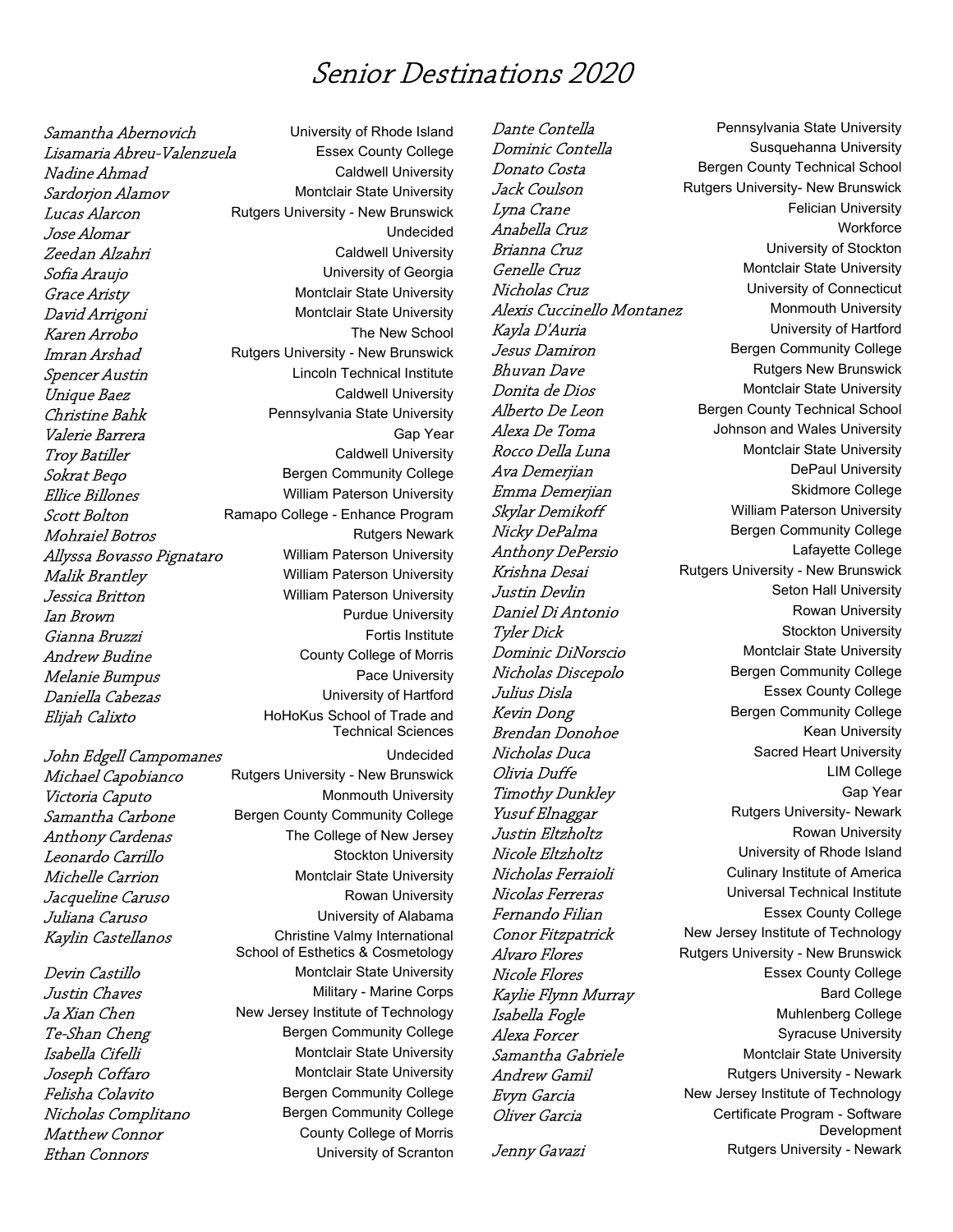## Senior Destinations 2020

Anthony Intili

**Raiza Machado** Caldwell University

Gabriel Gencarelli Stockton University **Maria Gencarelli** Monmouth University Dylan Goedtel Undecided Alexis Gomez Montclair State University Christian Gonzalez New Jersey Institute of Technology Jacob Gonzalez Johnson & Wales University **Shannon Granelli** Bucknell University **Louis Greiss** Monmouth University **Tyler Grisanti** Essex County College **Brian Grodzki** Rutgers University - New Brunswick Gabrielle Gucciardo Montclair State University Gail Gugliuzza William Paterson University Sanjana Gupta New York University Rachel Hamilton Montclair State University Ava Harabedian Music Christopher University of Rhode Island Robert Harbison Stockton University Peter Haverick Davis and Elkins College Patrick Helber **Essex County College** Alexa Hergenhan Ramapo College of New Jersey Rachael Hoffer **No. 1988** Undecided Kevin Hogan **Felician** University Kerri Holden Sacred Heart University Dylan Hoo Rutgers University - New Brunswick Michael Husseyn Bergen Community College<br>Anthony Intili Bergen Community College Ava Intindola Rutgers University - New Brunswick Milena Izquierdo Fairleigh Dickinson University **Metropolitan** Chloe Jablonowski Undecided Matthew Jaworski William Paterson University Aria Jennings Ramapo College of New Jersey Daniel Jennings **Bergen Community College** Paul Juarez **Gap Year** Souparnika Kakkadath Rutgers University - New **Brunswick** Nicole Kane Rutgers University - New Brunswick Julianna Keller **Parisian Beauty Academy** Athena Konstantaros Montclair State University Christopher Kruse Montclair State University Daniel Kuczek **Passaic Community College** Sofia Lamond **Albright College** Antonio Lampon The College of New Jersey Angelica Laracuente Monmouth University Hannah Lewis Stevens Institute of Technology Owen Lockwood St. John's University Alani Lombardi Montclair State University Jaden Long William Paterson University Erick Lopez **Bergen Community College** Kristina Lopomo<br>
Bergen Community College **Lorenzo Lora** Bergen Community College Clara Love Clara College of New Jersey **Justin Lucia** Manuel Communication Communications and Kean University

Christopher Mulligan Aidan Ozdemir

Gabrielle Mackiewicz Mellesley College Zachary Mackiewicz The College of New Jersey Nicole Maffucci **Caldwell University Dennis Maguire Bergen Community College** Kyle Manalang Scranton University Mary Mankowich Rutgers University - New Brunswick **Latifa Marcano** St. John's University Gianna Marinaro Montclair State University Natasha Marshall Rutgers University - New Brunswick Cynthia Martinez **Valencia College Brandon Martins** Bergen Community College **Maria Marucci Fordham University** Jean Paul Maruri New Jersey City University **John Matrona Piedmont College** Owen Mc Cormack Undecided **Julia McCaffrey Lynn University Brian McCormack** The College of New Jersey **Liam McDonald** Career Education Alexa McNulty **Alexa McNulty Hofstra University** Jayson Mejia **The University of Arizona** Joseph Melillo **Essex County College Ivan Kobe Mendoza** Bergen Community College Clara Mae Mercado Bloomfield College Alexis Merritt York College of Pennsylvania Niko Meza **Military - Marines** Alyssa Mielnicki College of Charleston Cecelia Mielnicki Montclair State University Daniel Miletic Cleveland State University **Samuel Minera** Montclair State University Gary Morgan Plumbing and Heating Apprenticeship Mariam Morsi New Jersey Institute of Technology Marc Mullany<br>
Christopher Mulligan Monmouth University Susan Muratovic **College** LIM College Emma Murphy University of East London Chase Nicolette Pennsylvania State University - Altoona Jonathan Nieves Caldwell University Michael Nocerino Montclair State University Gabriella Nogueira **Bergen Community College** Ryan O'Connor University of Delaware Giovanna Ocasio **William Paterson University** Alyssa Olivo Fairleigh Dickinson University - Florham *Emory Osmani* Fairleigh Dickinson University Metropolitan<br>Aidan Ozdemir Alyssa Padilla Ramapo College of New Jersey Raj Paghdal Northeastern University Nicolas Palase **Workforce** Workforce Sonia Parikh Felician University Alexander Paris Bergen Community College Aakash Patel Saint Louis University Anjali Patel **Anjali Patel** Essex County College Dev Patel New Jersey Institute of Technology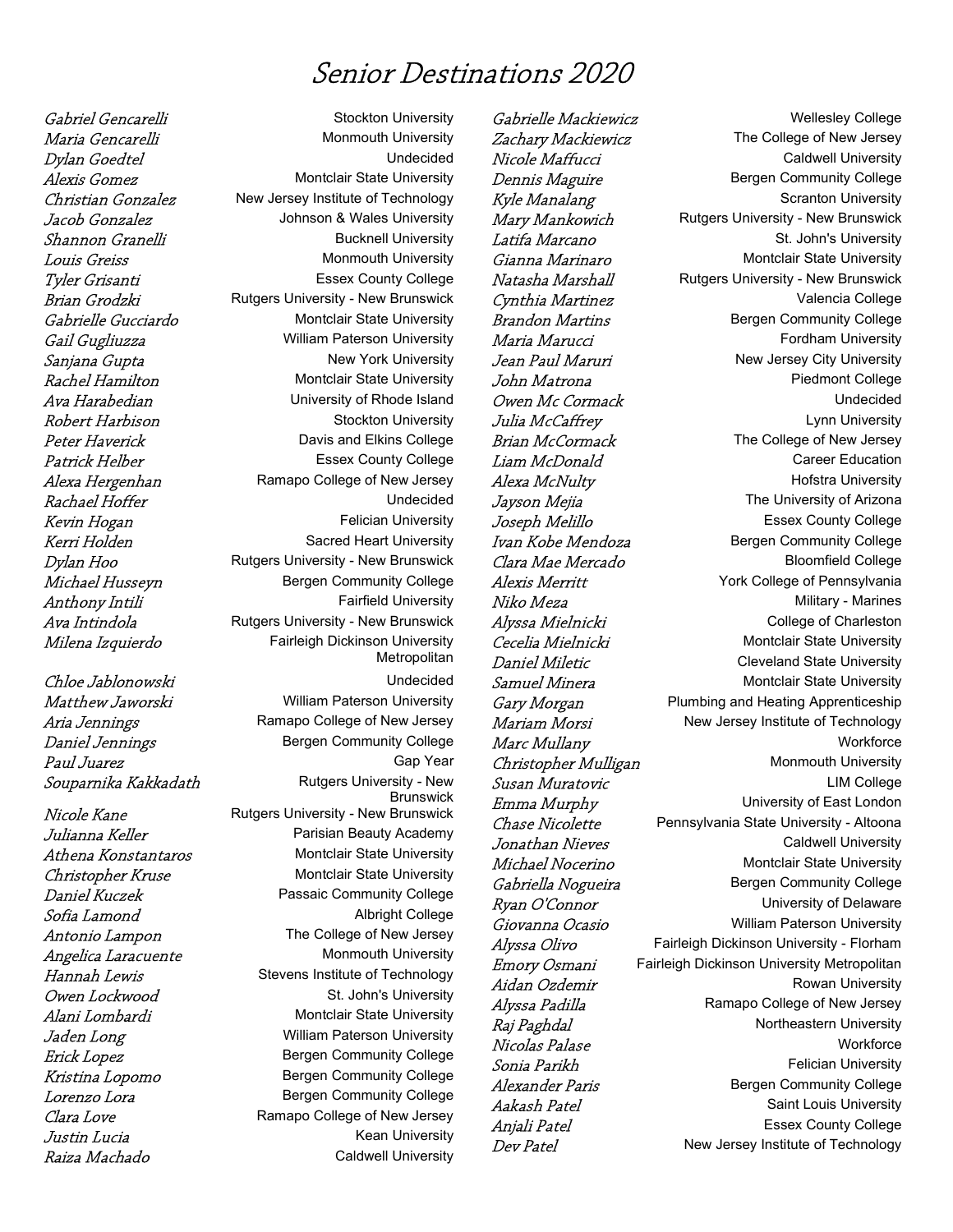## Senior Destinations 2020

Victoria Scotti **Bergen Community College** 

Khushi Patel **Rutgers University - New Brunswick** Jugal Pathak New Jersey Institute of Technology Kirill Pavlov **Workforce** Alyssa Perrota **Saint Joseph's University** Madison Peters **Pennsylvania State University** Jenna Petracco Florida Atlantic University Daniel Pikhart Workforce **Richard Pitts** Monmouth University Steven Pizzarelli Bergen Community College Dean Polewka Bergen Community College Andrew Ponzoni Western Connecticut State University Gabrielle Posternock University of Rhode Island Vincent Prata New Jersey Institute of Technology Alexandra Protter University of Massachusetts - Amherst **Jamell Quiles Bloomfield College** Angelina Quinones Ramapo College of New Jersey Ricardo Racines Mate Arizona State University - Tempe Katharina Rakauckas The New School **Irish Ramsthaler** Montclair State University Zeyad Rashed **Rutgers University - Newark Devin Reed** Marist College Smeilin Reyes Abad Fairleigh Dickinson University **Metropolitan** Davia Ritacco College of Charleston Gabriella Rizzo University of Massachusetts - Amherst **Lucia Rizzuto** Seton Hall University Richard Robinson Workforce Natasha Rodrigues **Bergen Community College** Christian Roser Rutgers University - New Brunswick Ashley Rossi Caldwell University **Monica Rubens** Rutgers University - New Brunswick Michelle Ruiz **Rutgers University - Newark** Philip Ruiz **New York University** Erik Saldana Mew Jersey Institute of Technology Sarah Salupo **Bergen Community College** Gianna Sanchez **Bergen Community College** Frank Santomauro New Jersey Institute of Technology **Trevor Santos** Manhattan College Aislinn Scarpelli Rutgers University - New Brunswick Abigail Scheidel Muhlenberg College **Cameron Schilp** West Virginia University Aaron Schmitt Montclair State University Saskia Schuemann Gap Year Jake Scirica **Bergen** Community College Jessica Scotti Bergen Community College **Nicholas Scotti** Susquehanna University

Sean Elton Zamora New Jersey Institute of Technology

Samantha Scuello Rutgers University - New Brunswick Mia Scutti The College of New Jersey Nicholas Serafino The College of New Jersey **Laura Serrano Eastern University Bryant Shang** Rutgers University - New Brunswick Annabelle Shanley **Ithaca** College Paula Sholander Rutgers University - New Brunswick **Domenic Silvagnoli** Essex County College **Jalen Skelton** SAE Institute Amandine Soho University of Windsor Ryan Sokolowski Bergen Community College **Brendan Somers** Michigan State University Ni*cholas Soto* Gap Year Sophie Soto Contract Contract University of Rhode Island Timothy Soto Gap Year Anaïs St. Amant Montclair State University Michael Suriani William Paterson University **Julia Szczechowicz** Seton Hall University **Shristey Tamang** Caldwell University *Nicholle Tamara* Rutgers University - New Brunswick Gerard Teresi **Bergen Community College Julia Thompson** Stockton University Abigail Thurston The College of New Jersey Jayden Tolentino Fashion Institute of Technology Dayanna Torres **ESSEX** County College Sofia Torres Sofia Torres University of Delaware Gerard Trabucco Gap Year Ryan Turano Fairleigh Dickinson University Jesus A. Ucancial Bergen Community College Robert Valente Suffolk Community College Christy Valenzuela **Mateurs** Johnson & Wales University **Brandon Velasquez Bergen Community College** Joshua Velez Undecided Victoria Ventura **Seton Hall University** Seton Hall University Severino Villanueva<br>Bergen Community College Ariana *Vlasakakis* Bergen Community College Sophy Vuong The College of New Jersey Kelly Waddleton **Pace University Isabel Walrath** Suffolk University Natalie Wellmann Fashion Institute of Technology Kanijah Williams Montclair State University **Steven Wong** Rutgers University - New Brunswick Matthew Wrobel Stevens Institute of Technology Ryan Ycaza **Military - Marines** Military - Marines Caitlyn Yozzo **Rutgers University - New Brunswick**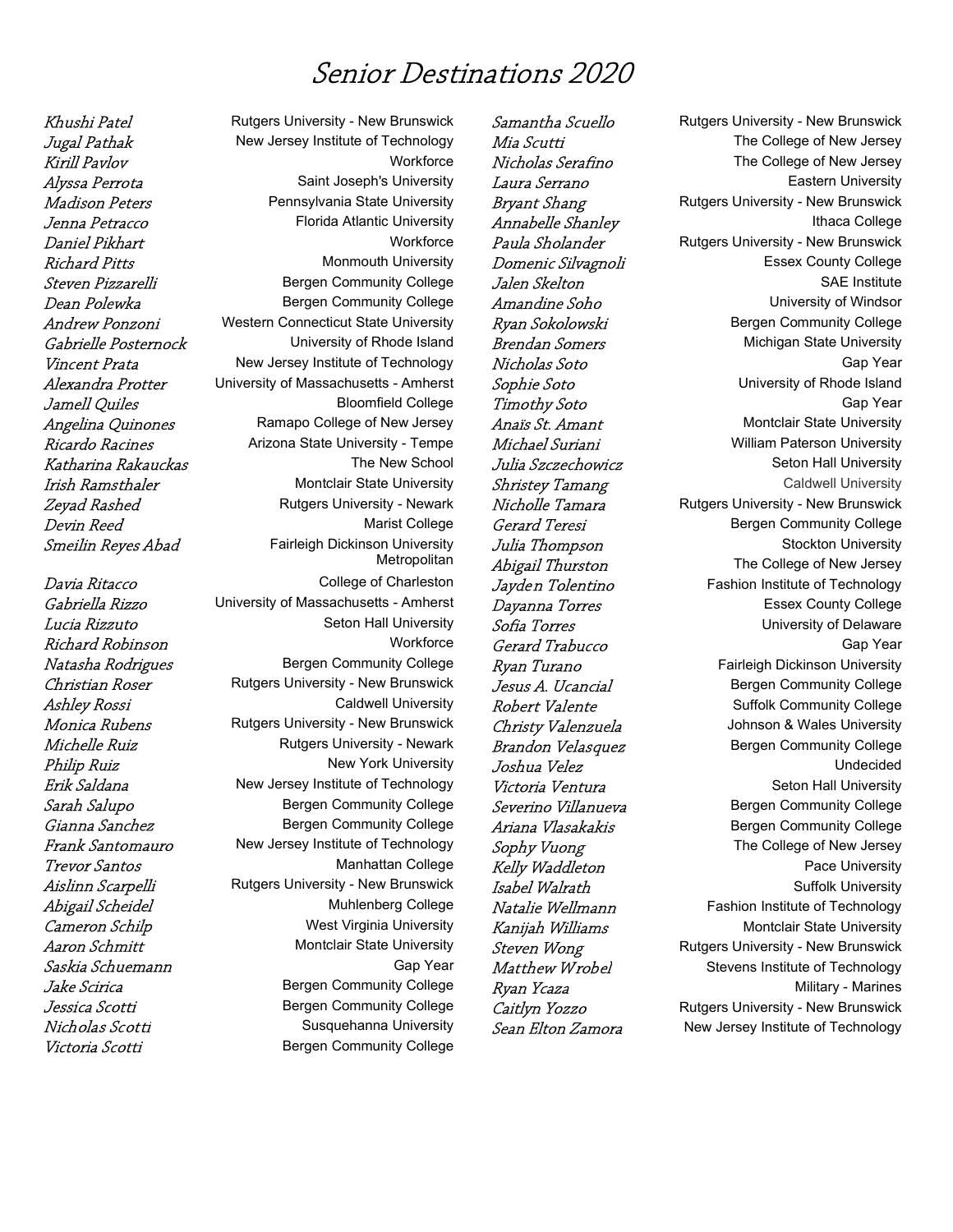## **Academic Dress**

The history of academic dress dates from the earliest days of European universities. It is still debated whether academic dress originated chiefly in ecclesiastical or civilian dress. Gowns may well have been necessary for warmth in the unheated buildings used by medieval scholars. Hoods seem originally to have served as covering for the tonsured heads of monk-scholars until superceded by skull caps and those in turn by more familiar "academic" caps.

The dress reveals the history of the wearer's highest academic achievement. The Bachelor's gown has long pointed sleeves and is worn closed. The Master's has squared sleeves which extend below the knee; it is worn open or closed. The Doctor's gown has bell-shaped sleeves with three velvet bars and velvet facing. Most American gowns are black.

Hoods are lined with the official colors of the institution conferring the degree. The velvet edging of the hood designates the field of the degree or the faculty by which it is conferred. Colors most commonly to be seen include:

| WHITE - Arts and Letters       | <b>BROWN</b> - Fine Arts      |
|--------------------------------|-------------------------------|
| <b>GOLDEN YELLOW - Science</b> | <b>GREEN</b> - Medicine       |
| DARK BLUE - Philosophy         | <b>COPPER</b> - Economics     |
| <b>SCARLET</b> - Theology      | <b>LIGHT BLUE - Education</b> |
| <b>PURPLE - Law</b>            | <b>CRIMSON</b> - Humanities   |
| <b>ORANGE</b> - Engineering    | PINK - Music                  |